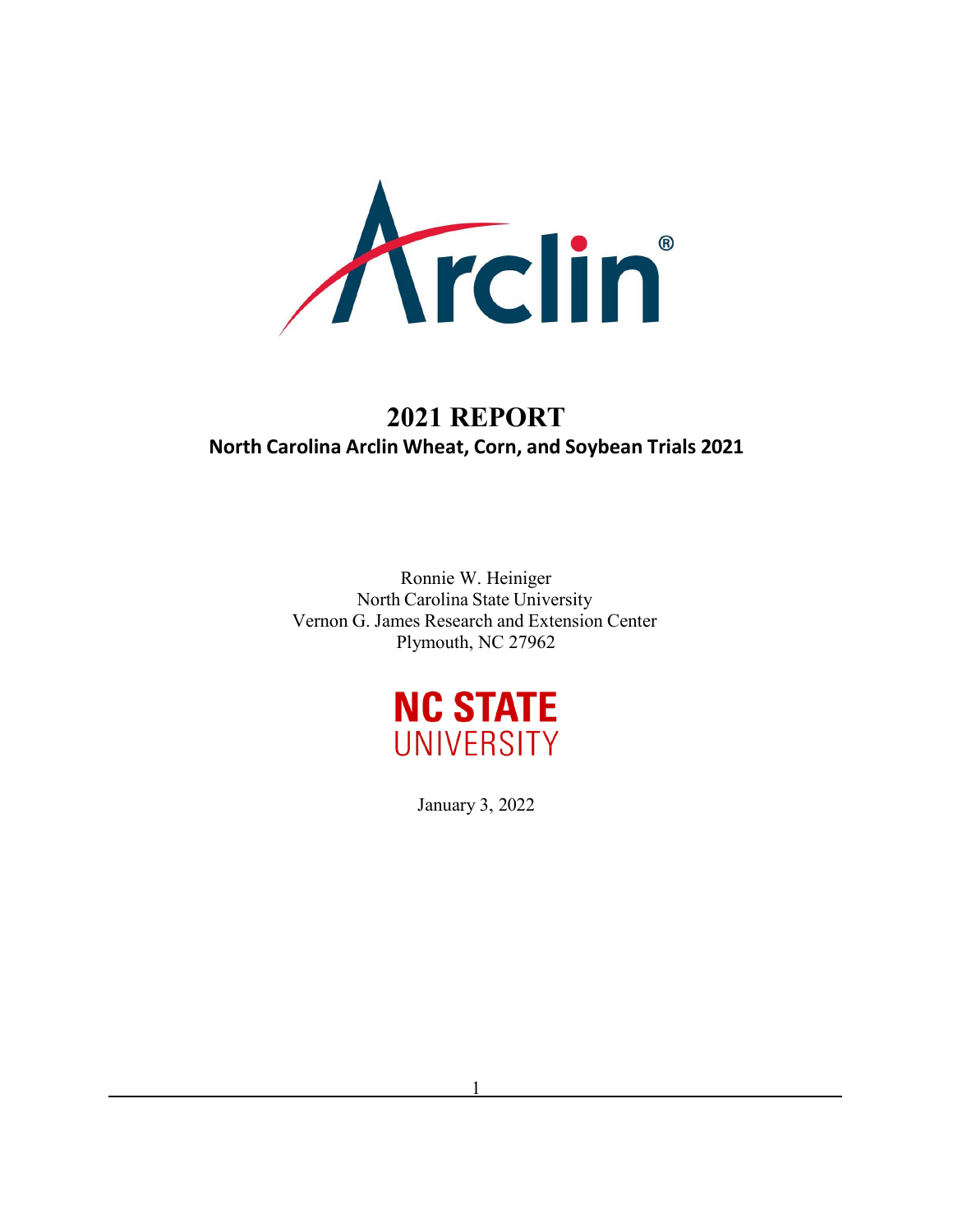# **Wheat Trial**

# **Materials and Methods**

### **Study Design**

A study was conducted to compare the use of NitroGain® 28% applied at GS 23 (tiller development) and/or GS 30 (jointing) with other nitrogen sources applied at those same growth stages on wheat yield. This test was conducted in 2021 on the Tidewater Research Station near Plymouth, NC on a Cape Fear silt loam. The experimental design was a randomized complete block with two replications with treatments consisting of different N sources applied at different N rates at either GS 23 or GS 30 (or at both stages). DynaGro '9811' was drilled using conventional tillage practices in eight 6.67 inch rows in plots that were 30 ft long by 7 ft wide at a seeding rate of 22 seeds ft<sup>-2</sup> on 18 November 2020. GS 23 treatments were applied on 16 Feb, 2021 and GS 30 treatments were applied on 22 March as shown below. Harmony extra was also applied on 16 Feb  $(0.5 \text{ oz acre}^{-1})$  to control winter annual broadleaf weeds. Excellent season-long weed control was noted as a result of this herbicide application.

Treatments were applied as follows:

- 1. 30% UAN 128 lb N acre<sup>-1</sup> Split Application
	- a.  $64$  lb N acre<sup>-1</sup> applied at GS23
	- b. 64 lb N acre<sup>-1</sup> applied at GS30
- 2. ESN 128 lb N acre<sup>-1</sup> applied at GS23
- 3. 28% NitroGain 128 lb N acre-1 Split Application
	- a.  $64$  lb N acre<sup>-1</sup> applied at GS23
	- b.  $64$  lb N acre<sup>-1</sup> applied at GS30
- 4. 30% UAN 128 lb N acre<sup>-1</sup> applied at GS30
- 5. 28% NitroGain 112 lb N acre<sup>-1</sup> applied at GS30
- 6. ESN 112 lb N acre<sup>-1</sup> applied at GS30
- 7. 30% UAN 112 lb N acre<sup>-1</sup> applied at GS30
- 8. Check No N applied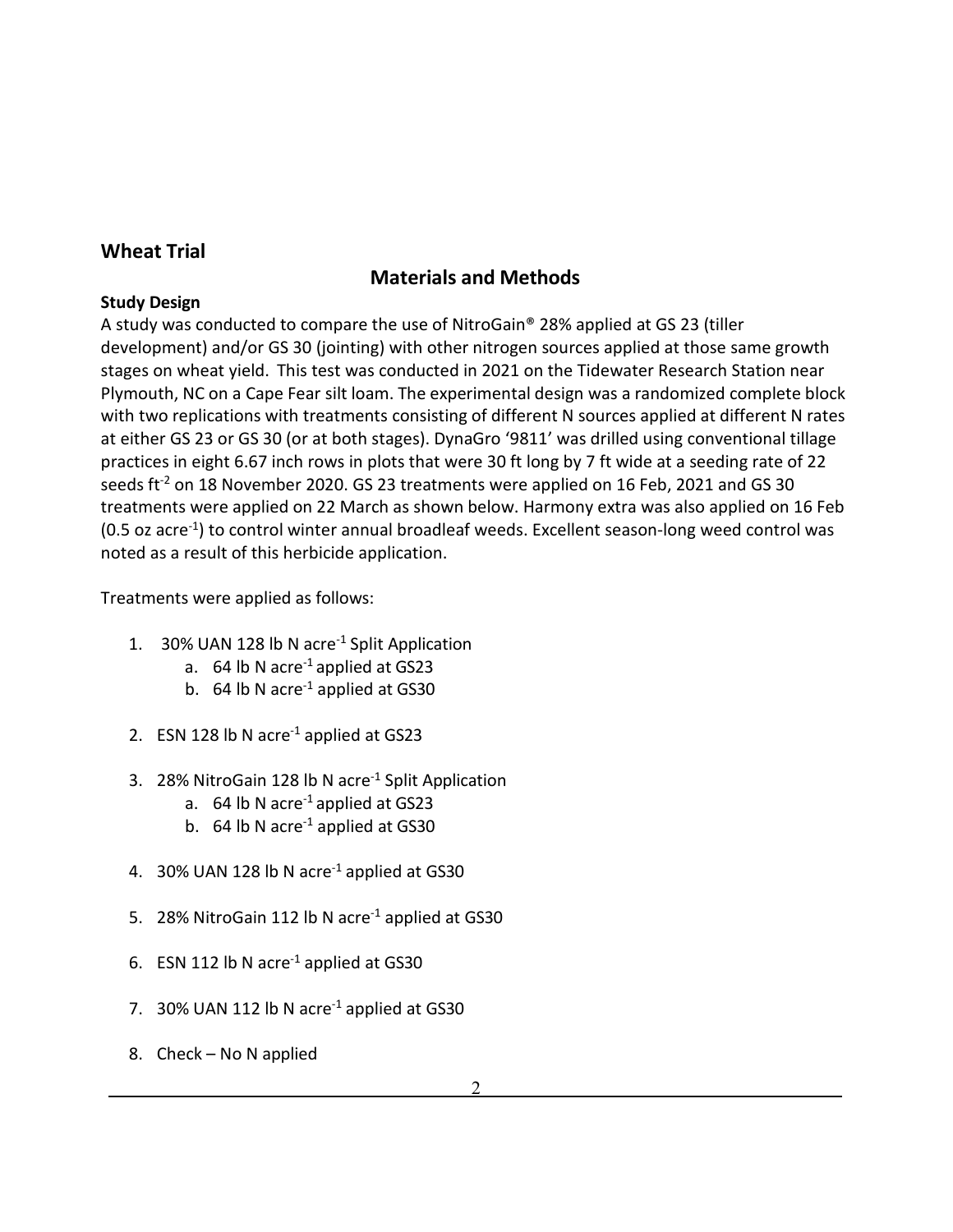Liquid materials were applied using a boom with flat fan nozzles on 18-inch spacings. ESN was weighed for each plot according to the amount specified and hand applied.

#### **Measurements**

Each plot was harvested on 16 June using a Winterstieger plot combine with a HarvestMastertm H2 classic grain gauge that recorded grain weight, moisture, and test weight.

#### **Statistical Analysis**

For each measurement (moisture, test weight, and yield) statistical analysis was performed using a randomized complete block design with treatment as the main plot. When significant differences were determined at a probability level of 0.05 then comparisons were made among the individual treatments using individual contrast statements.

### **Results**

#### **Impact of Treatments on Grain Yield**

Wet conditions in December through February limited early tillering resulting in thin stands in many of the treatments where N was lost due to denitrification. There were no significant differences among the treatments for moisture or test weight but there were significant differences in grain yield (Table 1). When N was applied at GS23 either as a single treatment as was the case with ESN (Treatment 2) or in split applications only the 28% NitroGain split treatment (Treatment 3) resulted in grain yield that was significantly greater than the untreated check. 28% NitroGain applied in a split application was not statistically different from the grower standard (Treatment 4 where 30% UAN was applied at 128 lbs N acre<sup>-1</sup> at GS30), 28% NitroGain applied at 112 lbs N acre<sup>-1</sup> at GS30, and ESN applied at 112 lbs N acre<sup>-1</sup> at GS30. The treatment with the greatest yield was 28% NitroGain applied at 112 lbs N acre<sup>-1</sup> at GS30.

#### **Summary**

The environmental conditions in the late winter and spring of 2021 resulted in excessively wet conditions and N losses due to denitrification. 28% NitroGain reduced N losses resulting in greater yield whether applied in a split application or in a single application of a lower rate (when compared to the grower standard) at GS30. This study confirms the capabilities of NitroGain to prevent N losses and improve N use efficiency.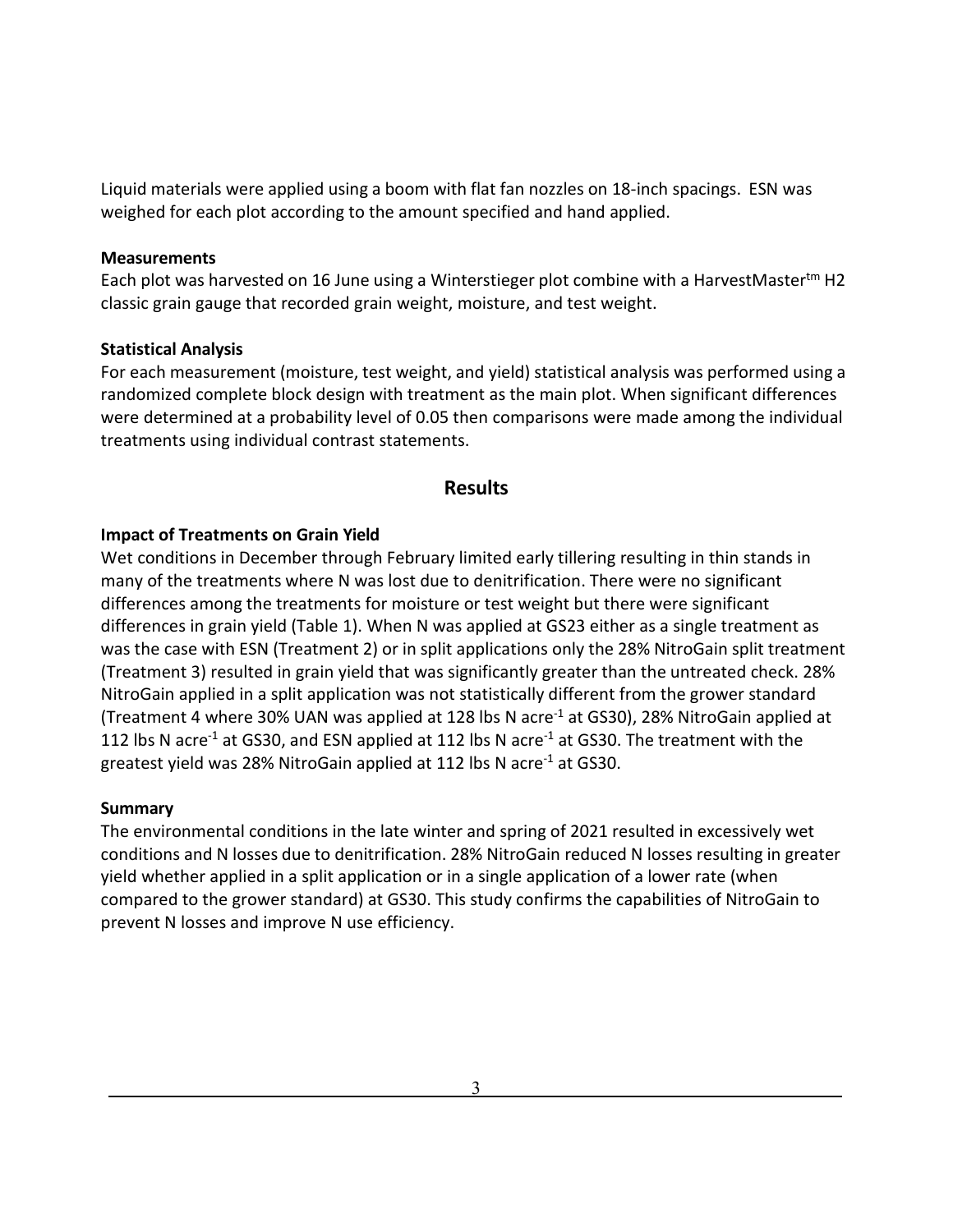| Treatment                                             | Moist     | <b>Test Weight</b>        | Yield                       |
|-------------------------------------------------------|-----------|---------------------------|-----------------------------|
|                                                       | $-$ % $-$ | $-$ lb bu <sup>-1</sup> - | $-$ bu acre <sup>-1</sup> - |
| 1. 30% UAN Split @ 128 lbs N acre <sup>-1</sup>       | 13.5      | 55.5                      | 23.6 <sub>b</sub>           |
| 2. ESN GS23 @ 128 lbs N acre <sup>-1</sup>            | 14.0      | 55.5                      | 25.7 <sub>b</sub>           |
| 3. 28% NitroGain Split @ 128 lbs N acre <sup>-1</sup> | 13.6      | 55.2                      | 41.0a                       |
| 4.30% UAN GS30 @ 128 lbs N acre <sup>-1</sup>         | 13.2      | 55.4                      | 43.1a                       |
| 5. 28% NitroGain GS30 @ 112 lbs N acre <sup>-1</sup>  | 13.4      | 55.5                      | 47.8a                       |
| 6. ESN GS30 @ 112 lbs N acre <sup>-1</sup>            | 13.7      | 55.7                      | 47.1a                       |
| 7.30% UAN GS30 @ 112 lbs N acre <sup>-1</sup>         | 13.7      | 55.6                      | 21.7 <sub>b</sub>           |
| 8. Check - No N                                       | 13.7      | 55.3                      | 11.9 <sub>b</sub>           |
| LSD ( $p < 0.05$ )                                    | ns        | ns                        | 14.91                       |

| Table 1. Grain yield, moisture, and test weight averaged over four replications of seven different |  |  |  |  |
|----------------------------------------------------------------------------------------------------|--|--|--|--|
| fertility treatments.                                                                              |  |  |  |  |

# **Corn Trial**

# **Materials and Methods**

### **Study Design**

A study was conducted to compare the use of 30% NitroGain with other nitrogen sources for providing N fertilizer to corn. This test was conducted in 2021 on a farm near Roper, NC on a Pettigrew muck. The experimental design was a randomized complete block with four replications with treatments consisting of different N sources applied at V6 at two different N rates. Augusta '4959' was seeded using conventional tillage practices in four 30 inch rows in plots that were 40 ft long by 10 ft wide at a seeding rate of 34 000 seeds acre<sup>-1</sup> on 27 April. In addition to the N fertilizer treatments listed below 30% UAN was broadcast applied at a rate of 20 gal acre<sup>-1</sup> (64 lbs N acre<sup>-1</sup>) just prior to planting. Acetachlor plus atrazine (2 qt acre<sup>-1</sup>) was applied at planting and Steadfast Q  $(1.5 \text{ oz } \text{ acre}^{-1})$  with atrazine  $(1 \text{ qt } \text{ acre}^{-1})$  and Status  $(2.5 \text{ oz } \text{ acre}^{-1})$  was applied at layby  $(9 \text{ June})$ using drop nozzles to control weeds. Excellent season-long weed control was noted as a result of these herbicide applications.

Treatments were applied as follows:

- 1. 30% NitroGain @ 15 gal acre<sup>-1</sup> applied in a 2 x 2 band at planting a. 30% UAN applied at V6 at 35 gal acre<sup>-1</sup>
	-
- 2. Starter 17-17-0 @ 10 gal acre<sup>-1</sup> applied in a 2 x 2 band at planting
	- a. 30% UAN applied at V6 at 35 gal acre<sup>-1</sup>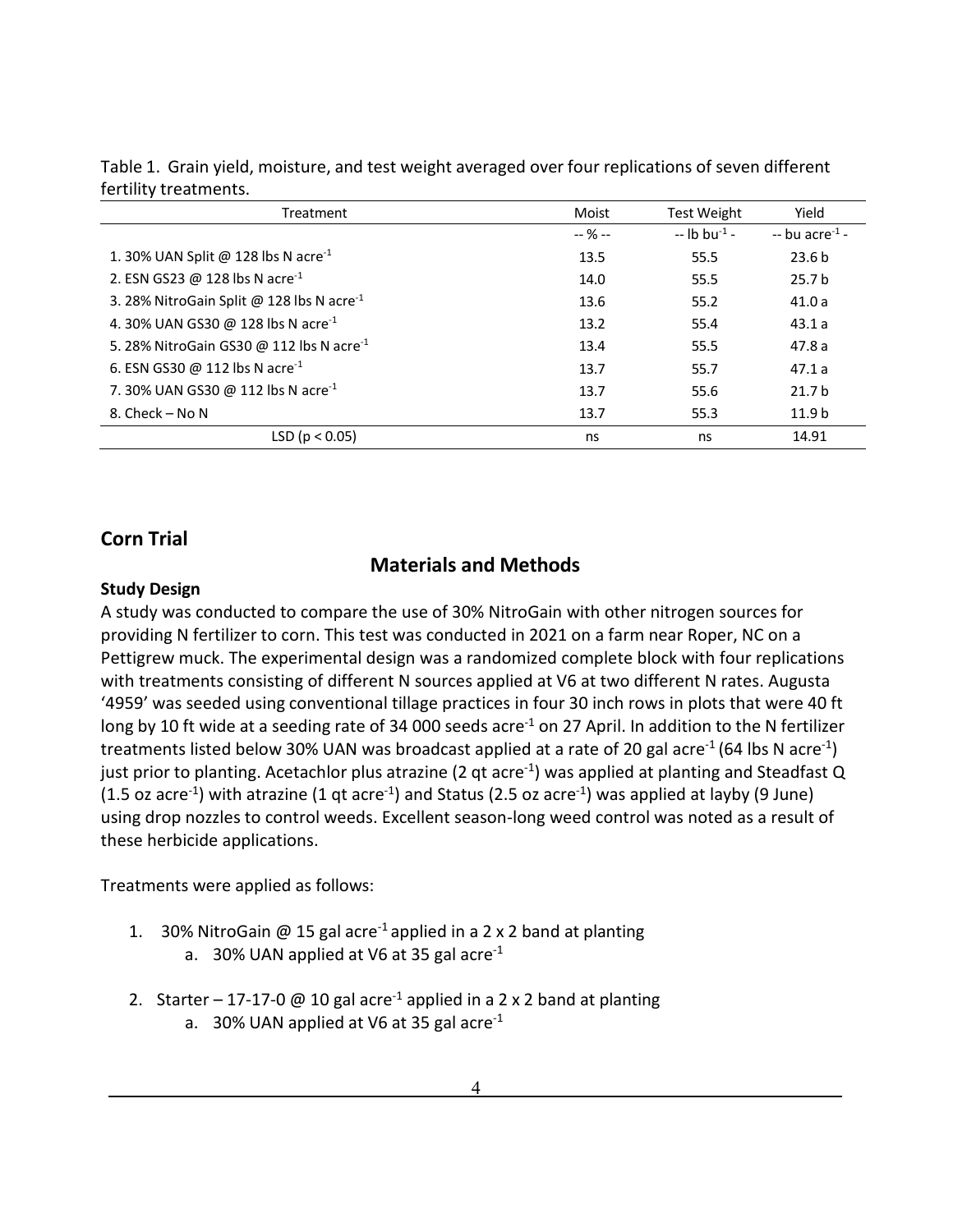- 3. 30% NitroGain @ 15 gal acre<sup>-1</sup> + biological products @ 12.8 fl oz acre<sup>-1</sup> applied in-furrow at planting
	- a. 30% UAN applied at V6 at 35 gal acre<sup>-1</sup>
- 4. Urea  $\omega$  315 lb acre<sup>-1</sup> applied at V6
- 5. 30% UAN  $\omega$  44 gal acre<sup>-1</sup> applied at V6
- 6. 30% NitroGain @50 gal acre-1 applied at V6
- 7. Check 30% UAN @ 35 gal acre<sup>-1</sup> applied at V6

Planting treatments were applied in a 2  $\times$  2 band or in-furrow using different orifices and pressures calibrated for the materials to be applied at the correct rates. Liquid materials were applied at V6 using drop nozzles that broadcast the material on the surface of the soil. Urea was weighed for each plot according to the amount specified and then hand broadcast over the plot.

### **Measurements**

The center two rows of each plot were harvested on 16 Sept using a Kincaid 8XP Combine with a HarvestMaster<sup>tm</sup> H2 high capacity grain gauge that recorded grain weight, moisture, and test weight.

### **Statistical Analysis**

For each measurement (moisture, test weight, and yield) statistical analysis was performed using a randomized complete block design with treatment as the main plot. When significant differences were determined at a probability level of 0.05 then comparisons were made among the individual treatments using individual contrast statements.

## **Results**

### **Impact of Treatments on Grain Yield**

No significant differences were found in moisture, test weight and grain yield (Table 2). 30% NitroGain applied at V6 produced the greatest yield (227 bu acre<sup>-1</sup>) with the 30% NitroGain plus biological products applied in-furrow at planting close behind at 222.1 bu acre<sup>-1</sup>. Within each category of total amount of N applied the NitroGain treatments performed better than any other N source (Figure 1).

### **Summary**

This site had a highly productive muck soil where chicken litter had been applied in 2020. Even the Check treatment with a standard N source and rate produced over 200 bu acre<sup>-1</sup>. While no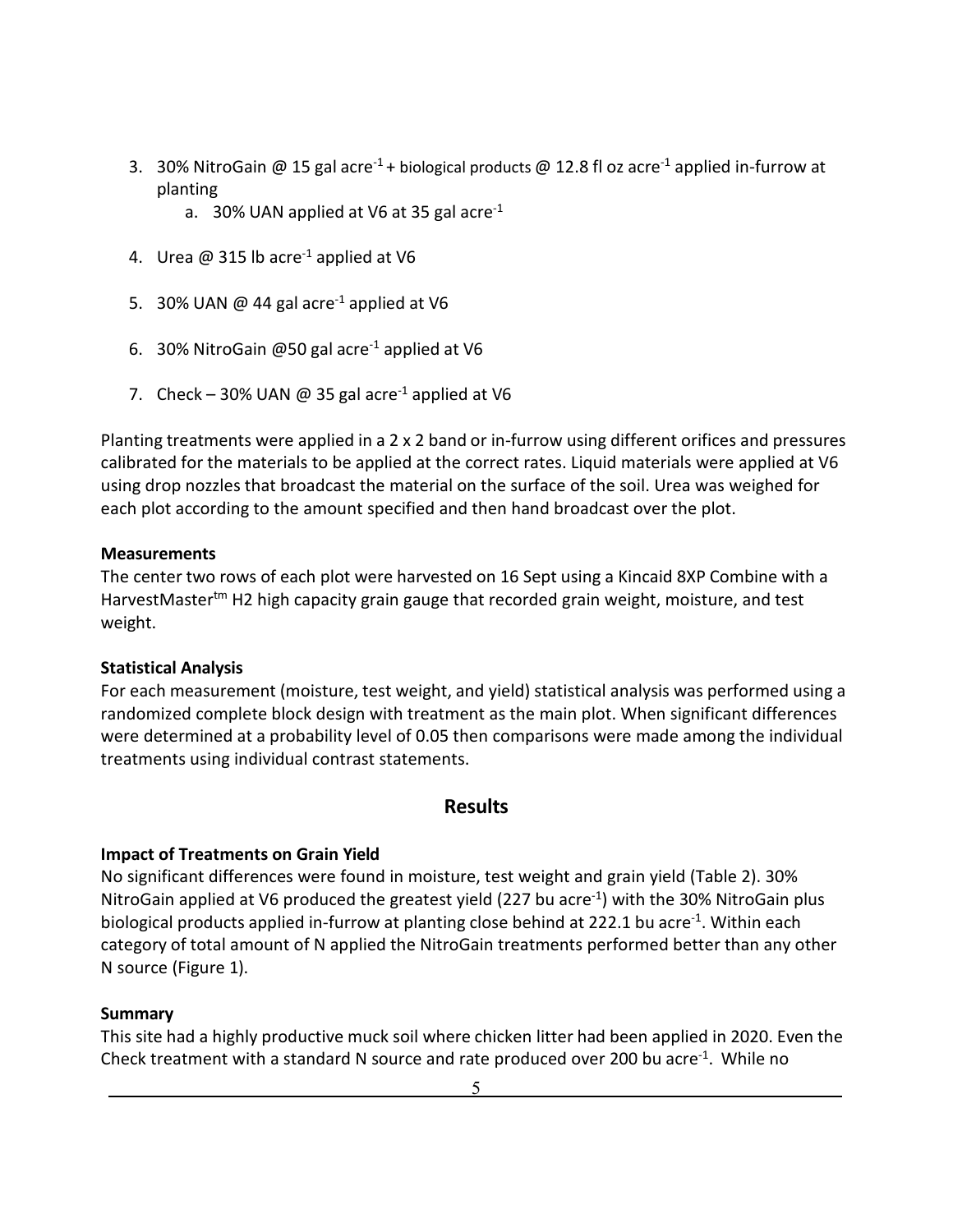significant differences were found among the treatments the 30% NitroGain treatments produced numerically greater yield compared to the other sources of N.

| <b>ICITILY LICALITICITIO.</b>                        |           |                           |                            |
|------------------------------------------------------|-----------|---------------------------|----------------------------|
| Treatment                                            | Moist     | <b>Test Weight</b>        | Yield                      |
|                                                      | $-$ % $-$ | $-$ lb bu <sup>-1</sup> - | -- bu acre <sup>-1</sup> - |
| 1. 30% NitroGain @ 15 gal acre <sup>-1</sup> (2 x 2) | 16.8      | 61.0                      | 214.2                      |
| 2. 17-17-0 @ 10 gal acre <sup>-1</sup> (2 x 2)       | 16.8      | 60.8                      | 208.4                      |
| 3. 30% NitroGain + biological products (In-furrow)   | 15.0      | 58.7                      | 222.1                      |
| 4. Urea @315 lb acre <sup>-1</sup> (V6)              | 17.5      | 61.5                      | 218.5                      |
| 5. 30% UAN @ 44 gal acre <sup>-1</sup> (V6)          | 17.4      | 61.3                      | 219.7                      |
| 6. 30% NitroGain @ 50 gal acre <sup>-1</sup> (V6)    | 17.2      | 60.1                      | 227.0                      |
| 7. Check – 30% UAN @ 35 gal acre <sup>-1</sup> (V6)  | 16.5      | 60.7                      | 210.3                      |
| LSD (p < 0.05)                                       | ns        | ns                        | ns                         |

Table 2. Grain yield, moisture, and test weight averaged over four replications of seven different fertility treatments.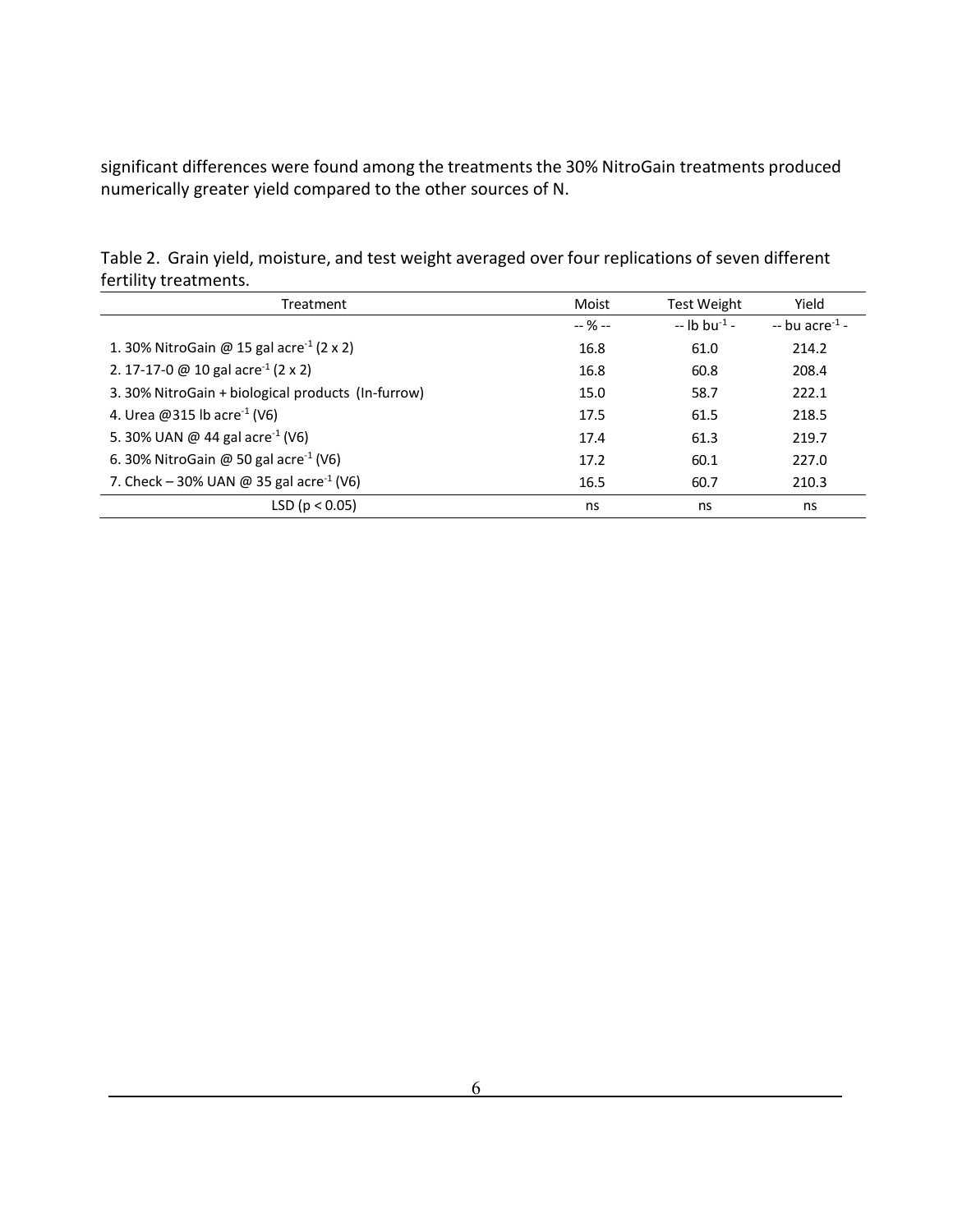

Figure 1. Grain yield from the seven treatments classified by the total amount of N applied to the treatments.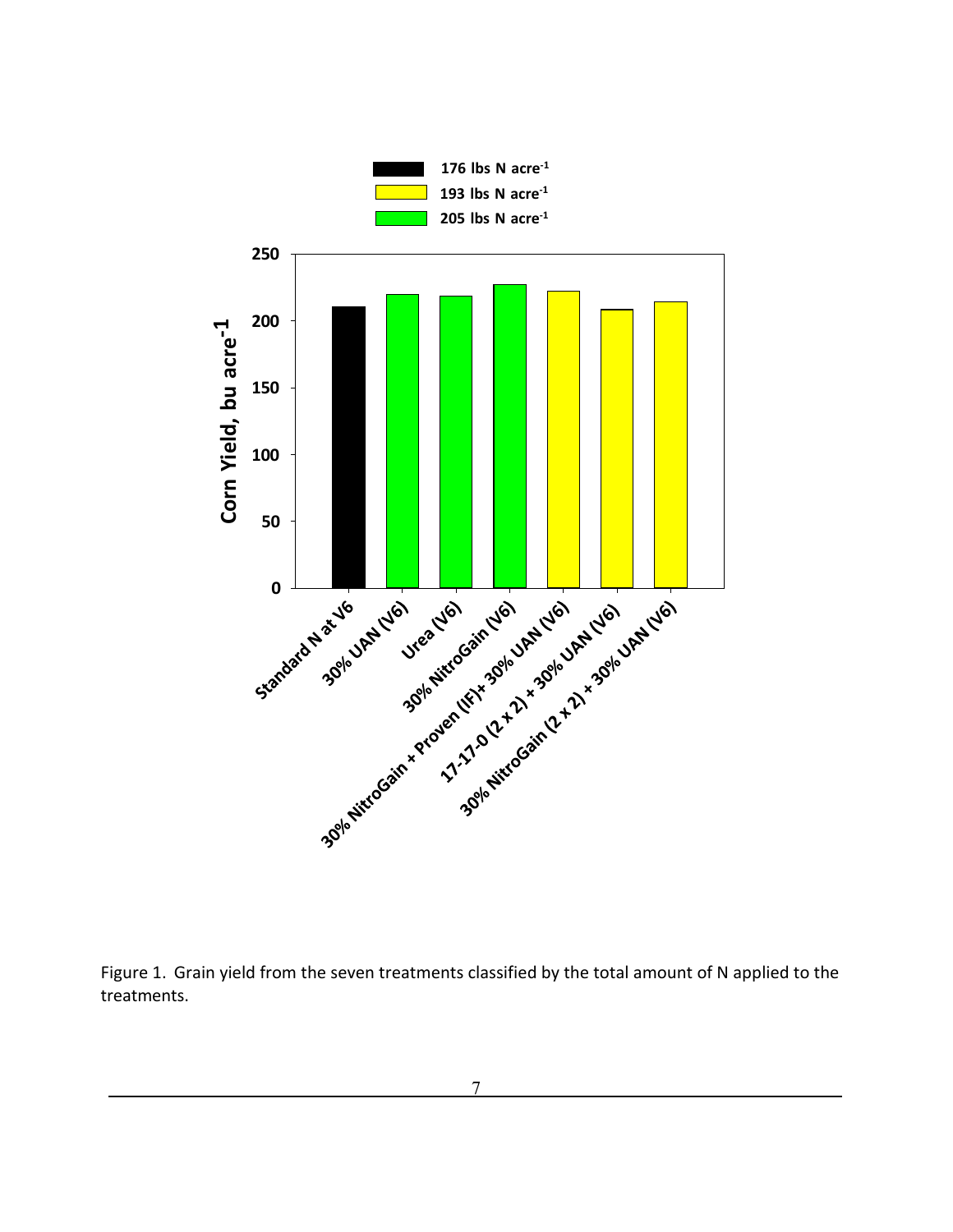# **Soybean Trial**

# **Materials and Methods**

# **Study Design**

A study was conducted to determine if nitrogen from different N sources applied at planting or R3 could increase soybean yield. This test was conducted in 2021 on the Tidewater Research Station near Plymouth, NC on a Cape Fear silt loam. The experimental design was a randomized complete block with four replications with treatments consisting of 30% NitroGain applied in-furrow or in a 2 x 2 band at planting, 10-34-0 applied in-furrow at planting, and ESN, AMS, and 30% NitroGain applied at R3. Asgrow 'AG52X9' soybean was seeded using conventional tillage practices in four 30 inch rows in plots that were 40 ft long by 10 ft wide at a seeding rate of 120 000 seeds acre<sup>-1</sup> on 11 May. Prefix (2 gt acre<sup>-1</sup>) and Roundup (16 fl oz acre<sup>-1</sup>) were applied at planting and Roundup (32 fl oz acre<sup>-1</sup> was applied at layby to control weeds. Excellent season-long weed control was noted as a result of these herbicide applications.

Treatments were applied as follows:

- 1. 30% NitroGain  $\omega$  5 gal acre<sup>-1</sup> applied in-furrow
- 2. Check No added nitrogen
- 3. 30% NitroGain @ 10 gal acre<sup>-1</sup> applied in a 2 x 2 band
- 4. 10-34-0  $@$  1 gal acre<sup>-1</sup> applied in-furrow
- 5. ESN  $@$  100 lbs acre<sup>-1</sup> applied at R3
- 6. AMS @ 200 lbs acre<sup>-1</sup> applied at R3
- 7. 30% NitroGain @ 15 gal acre<sup>-1</sup> applied at R3

Planting treatments were applied in a 2  $\times$  2 band or in-furrow using different orifices and pressures calibrated for the materials to be applied at the correct rates. Liquid 30% NitroGain was applied at R3 using flat fan nozzles on 18-inch centers that broadcast the material over the foliage. AMS and ESN were weighed for each plot according to the amount specified and then hand broadcast over the plot.

## **Measurements**

The center two rows of each plot were harvested on 27 Oct using a Kincaid 8XP Combine with a HarvestMaster<sup>tm</sup> H2 high capacity grain gauge that recorded grain weight, moisture, and test weight.